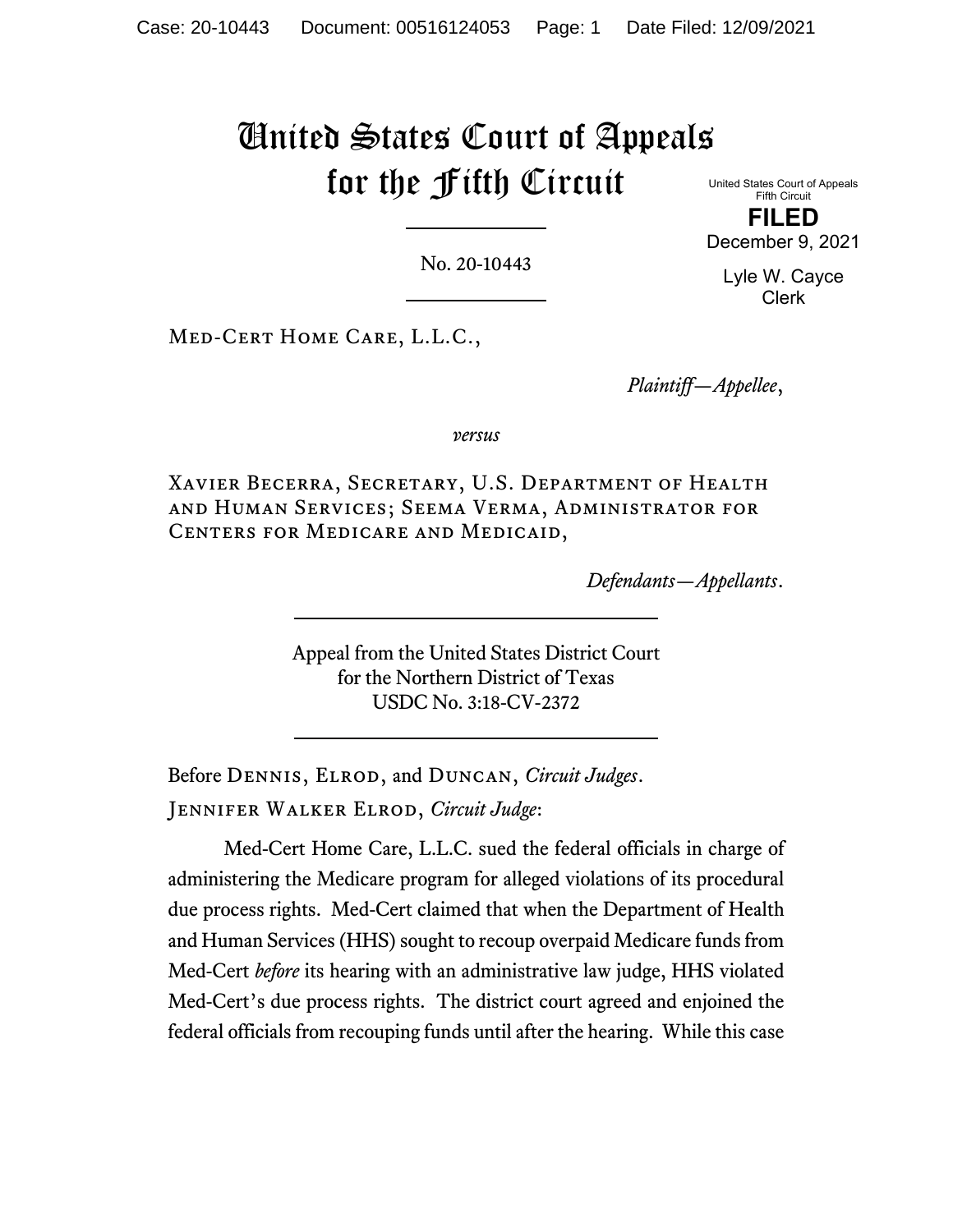was on appeal, we issued *Sahara Health Care Inc. v. Azar*, 975 F.3d 523 (5th Cir. 2020). There, we held that a similarly situated health-care provider was not denied due process. *Id.* at 530–33. We have since applied *Sahara* to reverse a district court's permanent injunction like the one in this case. *Family Rehab., Inc. v. Becerra*, 16 F.4th 1202 (5th Cir. 2021). Because *Sahara* controls here, we REVERSE and REMAND for the district court to consider Med-Cert's alternative claims.

## I.

The Medicare program allows HHS to recoup funds that it overpaid to a health-care provider. 42 U.S.C. § 1395ddd(f). If the provider believes it was not overpaid, it can challenge HHS's determination through a four-step administrative review process, followed by review in a federal court. *Id.* § 1395ff. Step one is a "redetermination" by an HHS contractor. *Id.* § 1395ff(a)(3); 42 C.F.R. § 405.948. Step two involves "reconsideration" by a qualified independent contractor. 42 U.S.C. § 1395ff(b)–(c); 42 C.F.R.  $\S$ § 405.902, 405.904(a)(2). These first two steps are the only time the provider can submit paper evidence, absent "good cause." 42 U.S.C. § 1395ff(b)(3); 42 C.F.R. §§ 405.946(a), 405.966(a)(2).

After steps one and two, the Medicare statute allows HHS to begin recouping overpayments, and if the provider is ultimately successful in the later steps, HHS must pay it back (with interest). 42 U.S.C. § 1395ddd(f)(2)(B). Step three is an ALJ hearing which can include an inperson hearing and the chance to present oral testimony and crossexamination.  $42 \text{ C.F.R.}$  §  $405.1036(c) - (d)$ . If the ALJ does not give a hearing or issue a decision within ninety days of the timely request, the provider can skip step three and go straight to step four: *de novo* review by the HHS Appeals Board. 42 U.S.C. § 1395ff(d)(3)(A). And if the Appeals Board does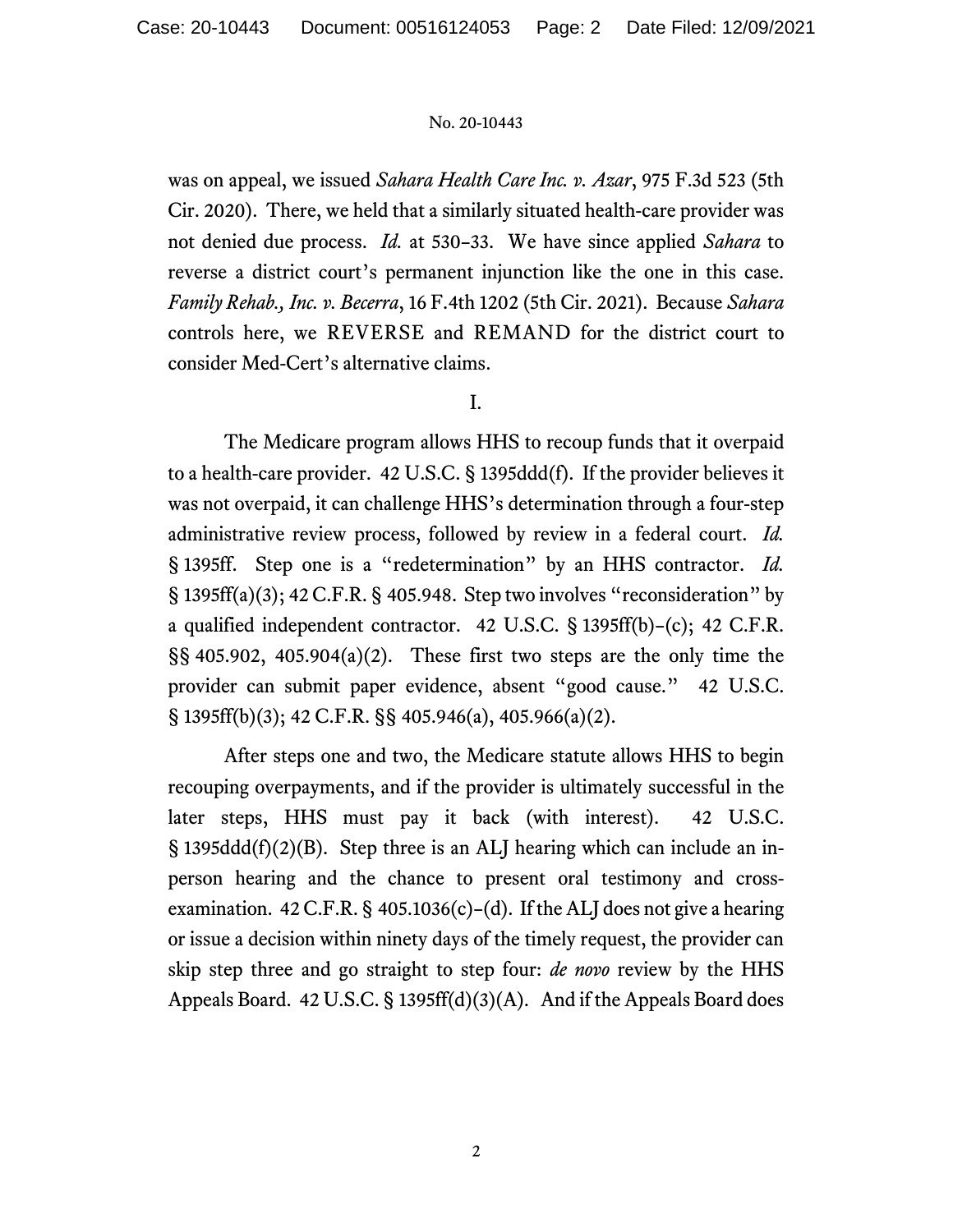not issue a decision within 180 days, the provider can seek judicial review in federal court. *Id.* § 1395ff(d)(3)(B).

## II.

In this case, the government determined that Med-Cert was overpaid almost \$1.8 million. Med-Cert began the four-step administrative process by filing a Request for Redetermination. In support of that request, Med-Cert filed nearly 13,000 pages of clinical documents and an expert opinion, showing that Med-Cert was not overpaid for the services it provided. The step-one "redetermination" came out the same way as the initial review. Med-Cert then went to step two: "reconsideration" of the redetermination. The reconsideration reaffirmed the redetermination that Med-Cert was overpaid nearly \$1.8 million. Med-Cert then appealed that decision and requested an ALJ hearing, but in the meantime, HHS began recouping the funds.

Because of administrative backlog at HHS, Med-Cert still has not received an ALJ hearing. Rather than "escalate" to step four (review before the Appeals Board), Med-Cert sued federal officials to prevent recoupment while it waited for an ALJ determination. To Med-Cert, the ALJ hearing was essential to afford it the due process it was entitled to. The district court agreed, granting a preliminary injunction, then eventually granting summary judgment to Med-Cert, permanently enjoining the federal officials from recouping payments until after Med-Cert has received an ALJ hearing. The federal officials timely appealed.

We review the grant of summary judgment *de novo*, the permanent injunction for abuse of discretion, and the legal issues underlying the grant of the injunction *de novo*. *Family Rehab.*, 16 F.4th at 1204.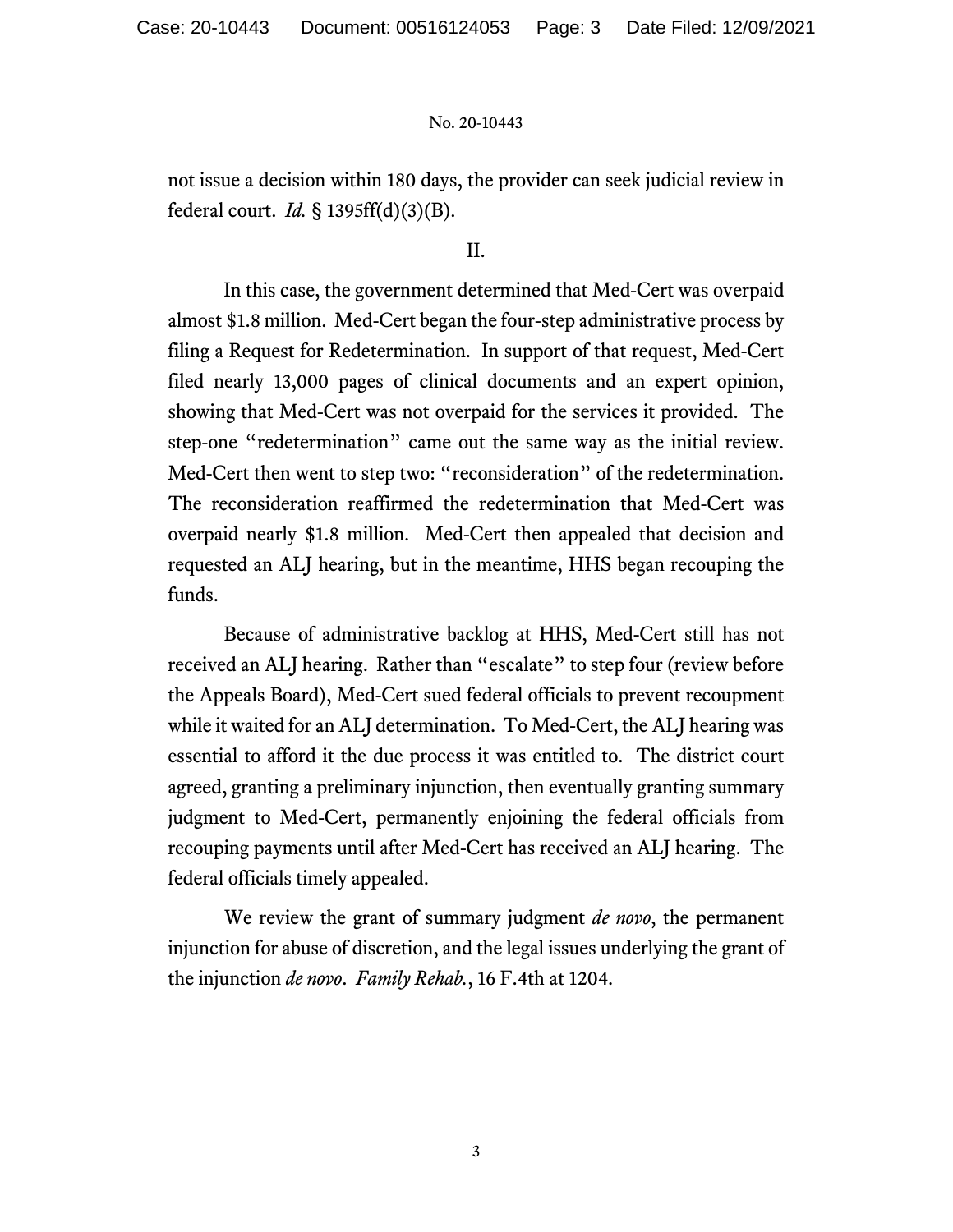### III.

Med-Cert's procedural due process claim is foreclosed by *Sahara*. There, we explained that the provider's inability to explain why "steps one and two, standing alone, fail to satisfy the constitutional requirement" was fatal. *Sahara*, 975 F.3d at 531. Though the step-three ALJ hearing gives providers the chance to present live testimony and to cross-examine witnesses, it does not (absent good cause) allow the provider to supplement the evidence that it presented in steps one and two. Just like the provider in *Sahara*, Med-Cert admits it "has no need to provide more evidence." This cuts against Med-Cert's purported need for a live hearing because the hearing will only rehash what has already been produced. *See id.* at 531–32.

Also in-line with the provider in *Sahara*, Med-Cert cannot "explain how the possibility of cross-examination at the hearing would benefit it." *Id.* at 531. Cross-examination is most helpful when material facts are in dispute and the case turns on the credibility or veracity of the government's witnesses. *Id.* That is not the case here. Med-Cert contends that "it could present witnesses at the ALJ hearing that would clearly demonstrate the gross inaccuracies on how the clinical files were ignored in the audits," and that a "live teleconference" "would ensure that [the] incorrect audit contractor decisions would be addressed, discussed, and proven to be inaccurate." But nothing about that approach is unique to a live hearing. In reality, Med-Cert merely wants someone *else* to review its case. But as we said in *Sahara*, that is not enough to establish a right to such a hearing. Med-Cert "has already received two meaningful opportunities to be heard," *id.* at 530, and "it can escalate the review process to the fourth step or to a federal district court" if it so chooses, *Family Rehab.*, 16 F.4th at 1204.

Though Med-Cert claims that a live hearing would give the ALJ the opportunity to "make critical credibility determinations," it fails to explain